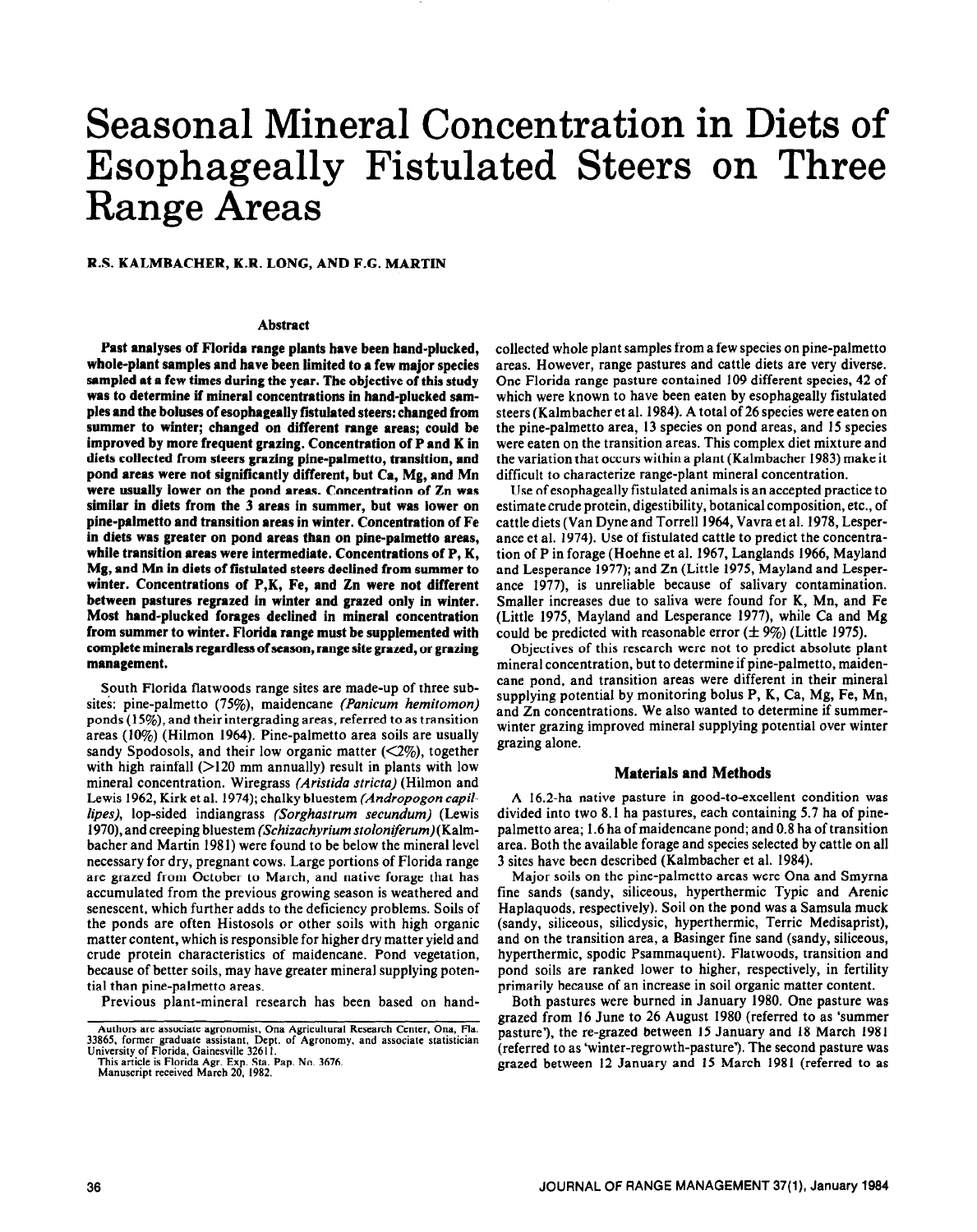Four esophageally fistulated, Brahman cross steers (325 kg) were used on the summer grazed pasture, and 5 steers were used on the winter-only and winter-regrowth pasture. Steers were hazed to a different area on each collection day and allowed to graze only in that area. Screen-bottom collection bags were used to hold the forage **(1 .O** to 1.5 kg) selected by steers during a 15-minute collection period. Collections were made at 0800 hrs, every other day in summer (35 different days) 1980, when 47 samples were obtained by steers on pine-palmetto area; 37 on pond area and 17 on the transition area. During winter 1981 collections were made with steers alternately on the winter-only, and winter-regrowth-pastures. All areas were grazed on one pasture, then during the next 3 days, all areas were grazed on the other pasture. There were 38 samples collected through steers on the pine-palmetto of the winterregrowth-pasture, 36 samples on its pond, and 37 samples on its transition area (24 different days). On the winter-only-pasture there were 36 samples collected on each of the 3 areas over 24 days.

Two nonfistulated steers (375 kg) were placed on each pasture to assure uniform grazing and provide additional grazing pressure. Stocking rates (includes all cattle) for the summer, winterregrowth, and winter-only-pasture were 55,45, and 53 animal unit grazing days/ha, respectively. All cattle were given free-choice mineral<sup>3</sup>.

Diet samples collected from fistulated steers were spread on screen trays, dried overnight at 50°C, ground (40 mesh screen), and wet-ashed. Plant P was determined by the vanadomolybdate method (Jackson 1958), and K, Ca, Mg, Fe, Mn, Zn, and Cu were determined by atomic absorption. Standard reference materials (fruit orchard 1eaves)from the National Bureau of Standards were used to check analytical accuracy.

Hand-collected samples of major forages consumed by fistulated steers were collected weekly to provide trends on mineral concentration which could be used to compare with concentration in the boluses. Forages were collected on the area where cattle were grazing in each pasture, and the parts collected were similar to those eaten by steers. Hand collected samples were dried at the same temperature and duration, ground, and analyzed for the same minerals as diet samples collected from fistulated steers. All data were presented on an oven-dried  $(50^{\circ}C)$  basis.

Results from mineral analyses were treated as a sampling problem to describe the effect of range area, season and regrazing through a method of least squares. The general linear model (GLM) of statistical analysis systems (SAS) (Helwig and Council 1979) was used. Replications were the 4 or 5 esophageally fistulated steers.

'Ona Station Mineral No. 2 contains: Ca, 12%; P, 12%; NaCl, 25%; Fe, 1.0%; Cu, 0.13%; Co, 0.03%; Mn, 0.05%; Zn. 0.10%; I, 0.04%; F, 0.18%.

#### 'winter-only-pasture?. **Results and Discussion**

## **Effect of Season and Previous Grazing**

Diets of cattle grazing the summer pasture had higher ( $P \le 0.01$ ) K concentrations than diets of cattle grazing winter-only or winterregrowth pastures (Table 1). Concentrations of P in diets were greater ( $P \le 0.01$ ) on the summer than the winter-regrowth pasture, but there was no ( $P \le 0.05$ ) difference in P concentration in diets from the summer vs winter only pasture. There was no difference in concentrations of P and K when the winter-regrowth and winteronly pastures were compared.

During winter, frost is common in sub-tropical Florida (26°N), and the winter of 1981 was colder than normal. Mean low was  $1.8^{\circ}$ C vs. 9.5' C for the 36-year average (Dantzman and Hodges 1980). Grass was weathered and senescent, and grazing of regrowth from previously grazed summer pasture (3-month-old regrowth) did not enhance P and K concentration over the pasture grazed only in winter (IO-month-old forage).

Deficiency of P has been reported and recognized in Florida (Kirk et al. 1974, Lewis 1974), but deficiency of K has not received much attention. Creeping bluestem (Kalmbacher and Martin 1981) was reported as being deficient in **K** for dry-pregnant cows. Fistulated steers in this study received no K in their mineral supplement, yet values for K from the forage collected from steers in winter were still deficient in K (NRC 1976) (Table 1).

Iron, Ca, and Zn concentrations (main effect means) were not significantly different in diets eaten on the summer, winter-only, or winter-regrowth pastures (Table 1). However, there were two significant pasture (season) x area interactions for Ca (Table 2), which will be discussed. Because main effect means for the pastures were not different, and since cattle graze all 3 areas in the same pastures on commercial ranches, it is expected that seasonal and regrazing effects on diet Ca would be nominal.

Diets from the summer pasture were higher  $(P<0.01)$  in Mg concentration than those from the winter-only and winter-regrowthpasture, but there was no significant difference between winterregrowth and the winter-only-pasture (Table 1). A significant pasture (season) x area interaction was found for Mg (Table 2), and this will be discussed as an effect of range areas. The concentrations of Mn in diets were significantly higher ( $P<0.05$ ) on both summer and winter regrowth pastures when they were compared to the winter-only pasture, but summer and winter regrowth pastures were not different in diet Mn (Table 1).

#### **Effect of Range Areas**

There was no difference in P and K concentration of esophageally fistulated steer diets grazing on the 3 range areas. Phosphorus on the pine-palmetto area averaged 0.26%; the transition area, 0.21%; and the pond 0.20%. Potassium on these respective areas averaged 0.44%, 0.43%, and 0.43%.

Steer diets on the summer and winter-only pasture pond areas

**Table 1. Contents of P, K, Ca, Mg, Mn, Zn, and Fe (on a dry matter basis) in forage collected from esophageally fistulated steers grazing native pastures In summer and winter.** 

| Pasture         |           | N         | Ca                  | Mg    | Mn        | Zn              | Fe        |
|-----------------|-----------|-----------|---------------------|-------|-----------|-----------------|-----------|
|                 |           |           |                     |       |           | ppm             |           |
| Summer          | 0.24      | 0.68      | 0.291               | 0.11  | 47        | 21 <sub>†</sub> | 89        |
| Winter only     | 0.21      | 0.28      | 0.29                | 0.08  | 40        | 22              | 102       |
|                 | <b>NS</b> | $***$     | <b>NS</b>           | $+ +$ |           | <b>NS</b>       | NS.       |
| Summer          | 0.24      | 0.69      | 0.291               | 0.11  | 47†       | 21 <sub>1</sub> | 89        |
| Winter regrowth | 0.20      | 0.34      | 0.30                | 0.08  | 46        | 23              | 99        |
|                 | $+ +$     |           | <b>NS</b>           | 中華    | <b>NS</b> | <b>NS</b>       | <b>NS</b> |
| Winter only     | 0.21      | 0.29      | $0.29$ <sup>+</sup> | 0.081 | 40        | 231             | 99        |
| Winter regrowth | 0.20      | 0.34      | 0.30                | 0.08  | 46        | 22              | 102       |
|                 | <b>NS</b> | <b>NS</b> | NS                  | NS    | $+ +$     | <b>NS</b>       | NS        |

t Values for this element depend on pasture and/or range site, see accompanying tables.<br>\* for vertical comparison, significant differences P<0.05.

\*\* For vertical comparison, significant differences P<0.01.

NS not significant.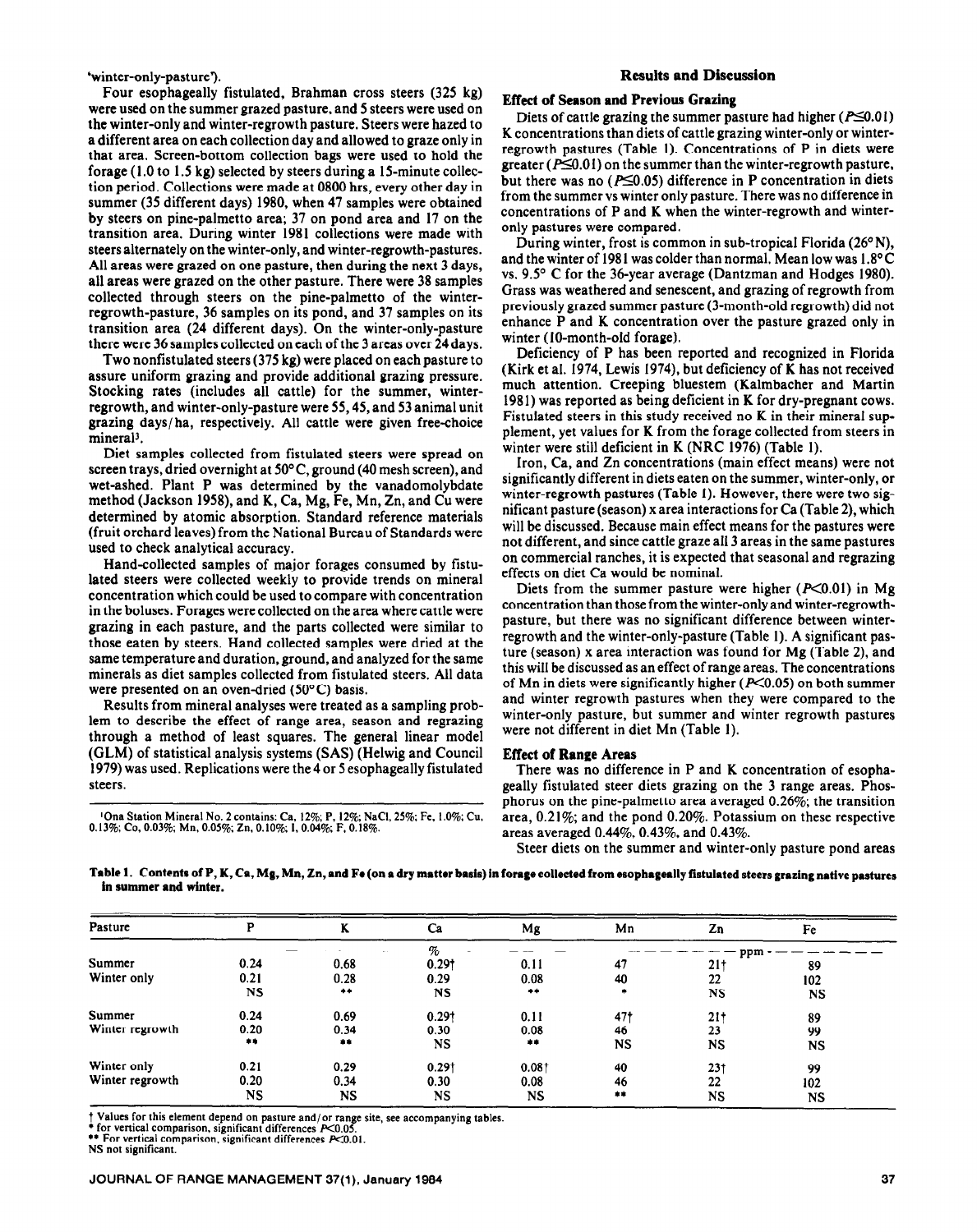usually contained less Ca and Mg than pine-palmetto and transition areas (Table 2). An increase in diet Ca and Mg resulted from regrazing pond areas in the winter, and this resulted in the significant interactions for both Ca and Mg. Diet Ca and Mg from pine-palmetto and transition areas of the winter-only-pasture were higher than Ca and Mg in diets from those respective areas on winter-regrowth pasture. Calcium and Mg concentrations in diets from the pond of the winter-regrowth pasture were higher than concentrations of these elements on the pond of winter-only pasture.

Manganese concentrations in diets tended to be highest on the pine-palmetto area, followed by Mn in diets from the transition , with the pond area lowest ( $P<0.05$ ) (Table 2). This was found to be true on the summer pasture and the winter-regrowth-pasture, but the 3 areas on the winter-only-pasture were similar in Mn concentration.

Concentrations of Zn in diets from the summer pasture were not different on the 3 areas and averaged 21 ppm (data not in table). On the winter-regrowth and winter-only-pastures, Zn was usually lower on the pine-palmetto (18 ppm), while pond (26 ppm) and transition areas (24 ppm) were higher (Table 2).

Iron concentrations in diets from the pond tended to be higher than concentrations of Fe found in diets from other areas, but there were no significant differences. Main effect means for the 3 areas were: pine-palmetto, 90 ppm; transition, 96 ppm; and pond, 103 ppm.

It was anticipated that the pond area, because of the organic soils, would have had greater mineral-supplying potential, but this

**Table 2. Calcium, Magnesium, and Zinc content (on a dry matter basis) of forage collected from esophageally fistulated steers grazing in the winter and summer on three areas. Ona, FL 1980-811** 

| Pasture                  | Pine-palmetto  | Range area<br>Transition | Pond              |  |  |  |
|--------------------------|----------------|--------------------------|-------------------|--|--|--|
|                          |                | $-\mathbf{Ca}\% -$       |                   |  |  |  |
| Summer & winter only     |                |                          |                   |  |  |  |
| averaget                 | 0.37at         | 0.30 <sub>b</sub>        | 0.22c             |  |  |  |
|                          |                |                          |                   |  |  |  |
| Summer                   | 0.38a          | 0.27ab                   | 0.21h             |  |  |  |
| Winter regrowth          | 0.31a          | 0.26 <sub>b</sub>        | 0.33 <sub>b</sub> |  |  |  |
|                          | NS             | NS.                      | ×                 |  |  |  |
|                          |                |                          |                   |  |  |  |
| Winter only              | 0.36a          | 0.32a                    | 0.22 <sub>b</sub> |  |  |  |
| Winter regrowth          | 0.31a          | 0.26 <sub>b</sub>        | 0.33 <sub>b</sub> |  |  |  |
|                          |                | ۰                        |                   |  |  |  |
|                          |                |                          |                   |  |  |  |
|                          | $-Mg\% -$      |                          |                   |  |  |  |
| Summer <sup>†</sup>      | $0.13$ at      | 0.12a                    |                   |  |  |  |
|                          |                |                          | 0.08 <sub>b</sub> |  |  |  |
| Winter only              | 0.10a          | 0.09a                    | 0.07 <sub>b</sub> |  |  |  |
| Winter regrowth          | 0.09a          | 0.08 <sub>b</sub>        |                   |  |  |  |
|                          | ń.             | ź.                       | 0.09a             |  |  |  |
|                          |                |                          |                   |  |  |  |
|                          |                |                          |                   |  |  |  |
| Summer & winter regrowth |                | $-$ Mn ppm $-$           |                   |  |  |  |
| average <sup>†</sup>     | 52 at          | 47a                      | 39 <sub>b</sub>   |  |  |  |
|                          |                |                          |                   |  |  |  |
|                          |                |                          |                   |  |  |  |
| Winter only and          | $-$ Zn ppm $-$ |                          |                   |  |  |  |
| winter regrowth average† | 18 bi          | 24 a                     | 26a               |  |  |  |
|                          |                |                          |                   |  |  |  |

t no significant pasture X range area **interaction.** 

**\$ means on a line followed by the same letter are not significantly different (Duncan's least significant difference test, KO.05).** 

**\* for vertical comparison, significantly different, KO.05. NS not significant.** 

was not found to be true. Zinc was the only element that was found in greater concentration in diets collected from steers grazing the pond as compared with Zn in diets from pine-palmetto and transition areas. Concentration of P and K in diets was similar on the 3 areas, but Ca, Mg, and Mn were lower on the pond than on pine-palmetto and transition areas.

Copper concentration was determined in diet samples from fistulated steers, but because of the trace amounts present, we felt that any response due to area or pasture could be masked by salivary contaminations of Cu. Therefore, Cu concentration of diet samples has not been presented.

#### **Mineral Concentration in Hand-collected Forage**

Mineral concentration in hand-plucked grasses averaged 0.08% P, 0.34% K, and 0.10% Mg in summer, but declined to 0.05% P. 0.17% K, and 0.07% Mg in winter. Average summer and winter concentrations of Ca, Mn, Cu, and Zn were 0.19 and 0.17% Ca, 39 and 32 ppm Mn, 3 and 3 ppm Cu, and 14 and 15 ppm Zn, respectively. Average Fe concentration in grasses was 46 ppm in summer and 76 ppm in winter. Kalmbacher and Martin (1981) found that concentrations of P, K, and Mg in creeping bluestem were higher ( $P\leq 0.05$ ) in October before frost when compared with concentrations after frost and weathering in January and February. In the same study Fe concentrations in creeping bluestem increased in January and February. Creeping bluestem and chalky bluestem were two grasses that together made-up more than 40% of steer diets on pine-palmetto areas in summer and winter (Kalmbacher et al. 1984). A decline in concentration of P, K, and Mg in these plants is indicative of the decline in P, K, and Mg that was observed in summer and winter diets (Table 1).

Forbs and grass-like plants such as: *Carex* and *Juncus* spp, *Lacnanthes caroliniana. Poiygala* spp, *Xyris* spp and *Rhexia* spp, averaged  $0.09\%$  P,  $0.33\%$  K,  $0.46\%$  Ca, and  $0.22\%$  Mg in summer. Kalmbacher et al. (1984) found that these plants comprised 20% of the dry matter of steer diets on pine-palmetto areas and  $1\%$  of the diet from pond areas. Concentrations of minerals in these plants declined in winter to  $0.03\%$  P,  $0.10\%$  K,  $0.21\%$  Ca, and  $0.08\%$  Mg. The forbs and grass-likes made up only  $6\%$  of the pine-palmetto area diet in winter, but on pond areas they were found to make-up 47% of the winter diets (Kalmbacher et al. 1984).

Shrubs like saw palmetto *(Serenoa repens)* and gallberry (Ilex *glabra)* were found to make up 6 and 39% of pine-palmetto area diets in summer and winter, respectively (Kalmbacher et al. 1984). Saw palmetto, which was eaten in both seasons contained  $0.11\%$  P, 0.45% K, 0.10% Ca, and 0.12% Mg in summer, and 0.08% P, 0.19% K,  $0.15\%$  Ca, and  $0.15\%$  Mg in winter. Shrubs were less affected by cold than grasses and forbs, and their foliage remained alived through winter.

Comparison of mineral concentrations in forage collected from steers (Table 1) was found to be several times higher than concentrations found in hand-collected forages. This again indicates that forage collected from esophageally fistulated cattle cannot provide absolute estimates of the mineral concentration because of increases from salivary contamination. Since forage was collected from the steers on a day-to-day basis and because cattle were allowed to graze on one area at each collection, trends in the mineral status of the samples should reflect relative differences in the forage that were due to changes in the plant community, soils, or plant maturity.

#### **Conclusions**

Bolus levels of P and K were not different on the 3 range areas, and pond areas were lower in Ca, Mg, and Mn. Concentrations of P, K, Mg, and Mn in diets declined from summer to winter (Ca and Fe remained the same), while Zn declined only on the pinepalmetto and transition area. In both summer and winter, hand